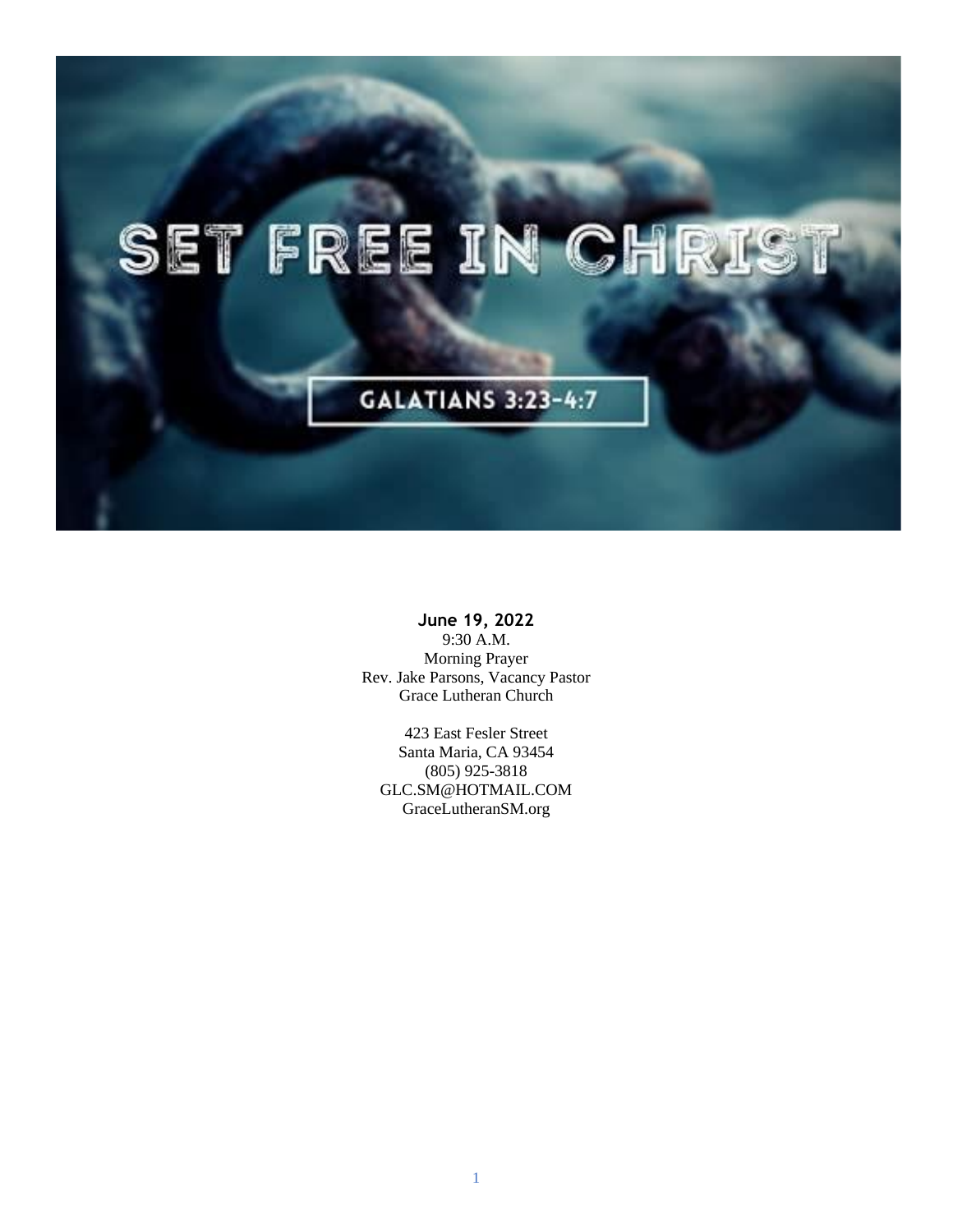#### Welcome

Rev. Jake Parsons, Vacancy Pastor



 $\overline{2}$ 

LSB 235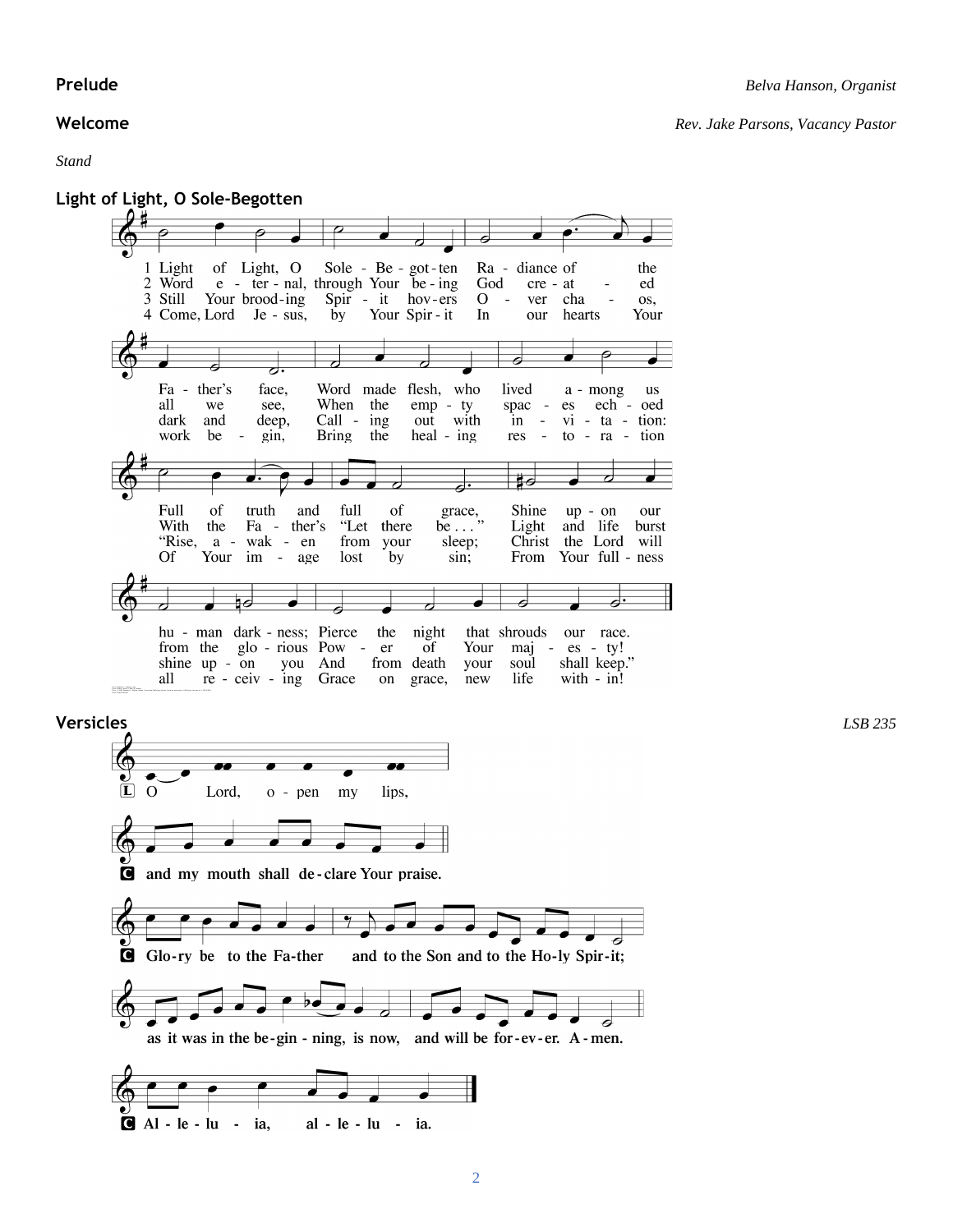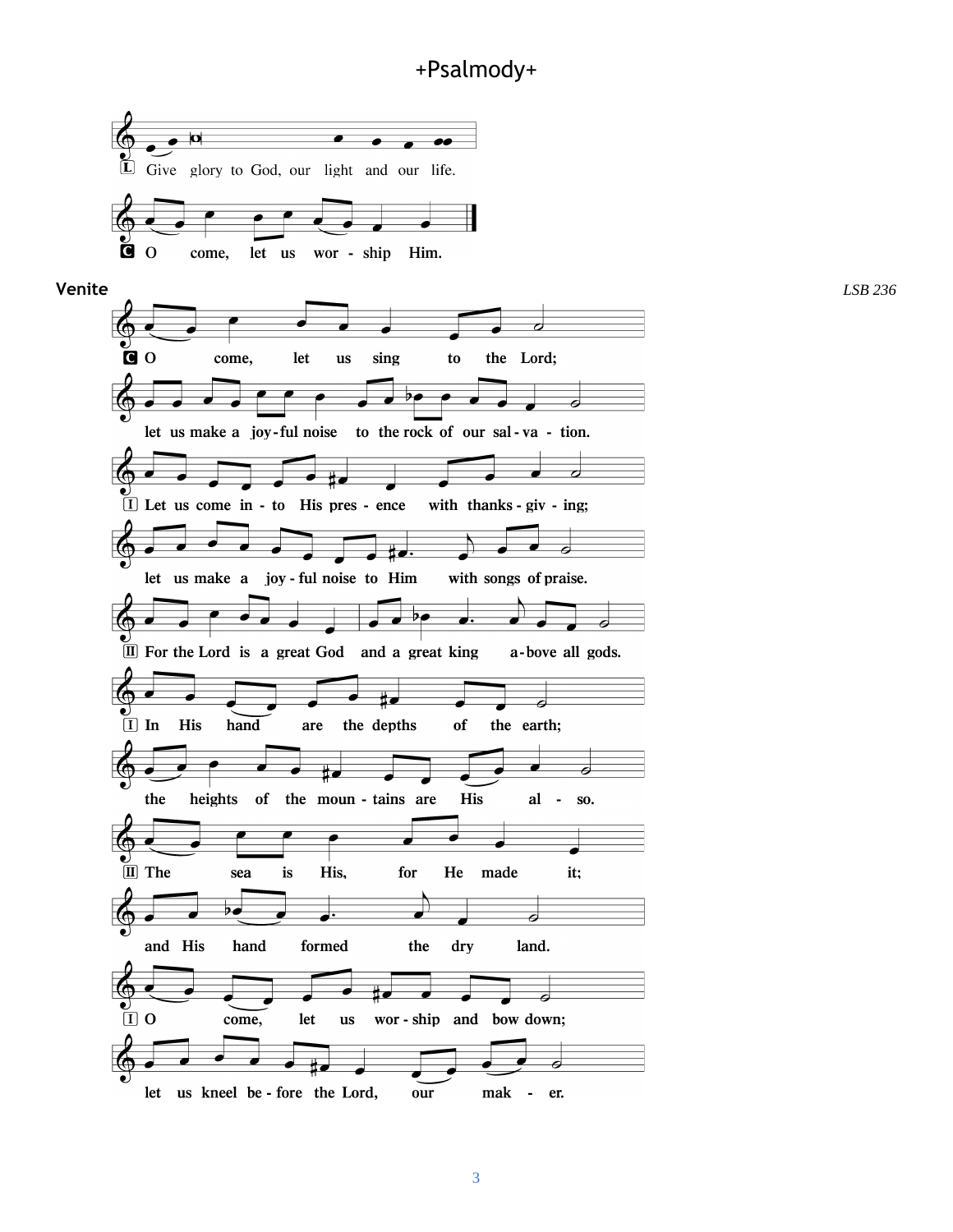

- reviving the soul; the testimony of the LORD is sure, making wise the simple;
- C **the precepts of the LORD are right, rejoicing the heart; the commandment of the LORD is pure, enlightening the eyes;**
- $\boxed{\mathbf{P}}$  the fear of the LORD is clean, enduring forever; the just decrees of the LORD are true, and righteous altogether.
- C **More to be desired are they than gold, even much fine gold; sweeter also than honey and drippings of the honeycomb.**
- $\boxed{\mathbf{P}}$  Moreover, by them is your servant warned; in keeping them there is great reward.

Who can discern his errors?

- C **Declare me innocent from hidden faults. Keep back your servant also from presumptuous sins; let them not have dominion over me! Then I shall be blameless, and innocent of great transgression.**
- P Let the words of my mouth and the meditation of my heart be acceptable in your sight, O LORD, my rock and my redeemer.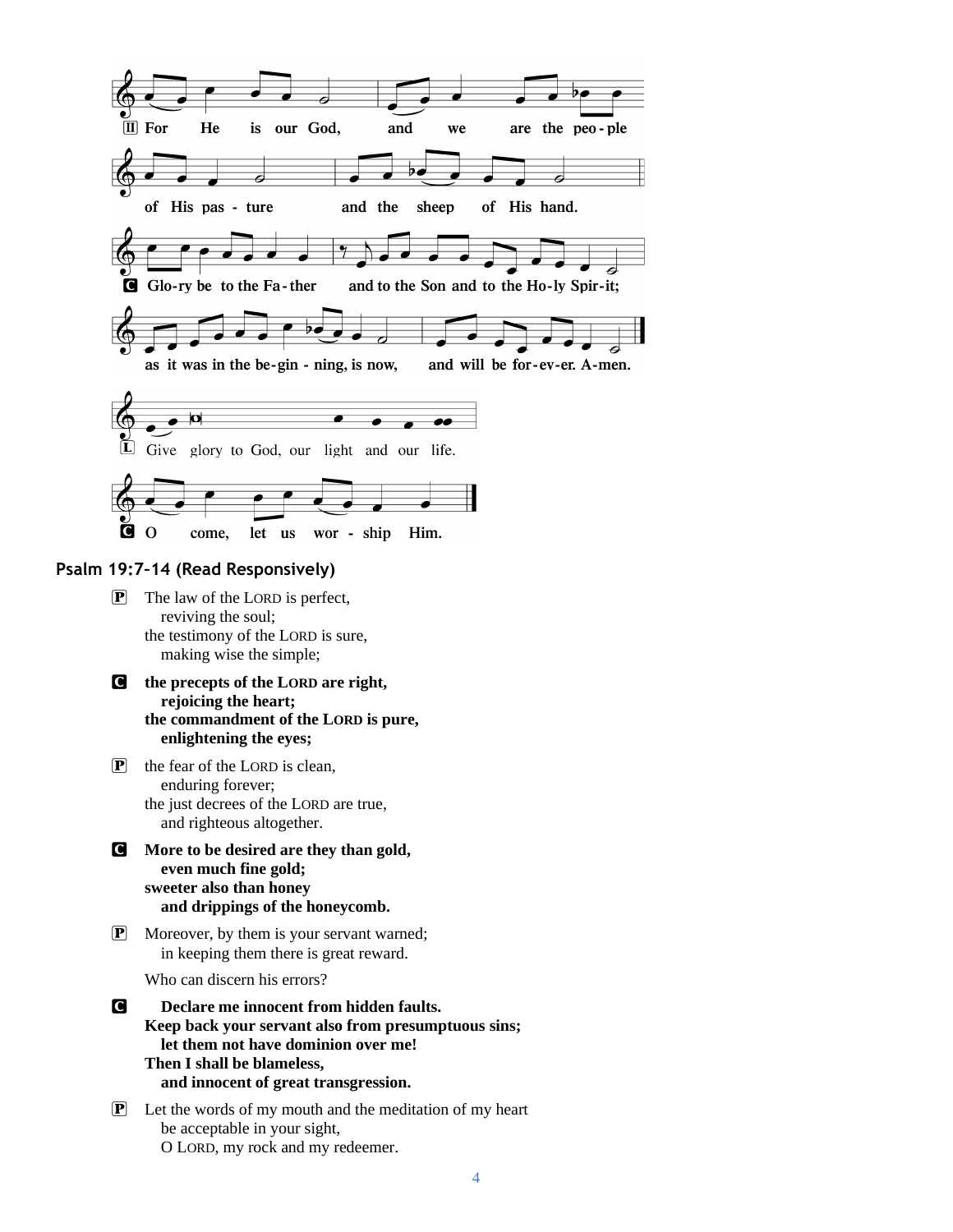**Rise! To Arms! With Prayer Employ You**



# +Readings from Holy Scripture+

#### **Old Testament** *Isaiah 65:1–9*

L A reading from Isaiah, chapter 65.

#### **Judgment and Salvation**

I was ready to be sought by those who did not ask for me; I was ready to be found by those who did not seek me. I said, "Here am I, here am I," to a nation that was not called by my name. I spread out my hands all the day to a rebellious people,

who walk in a way that is not good,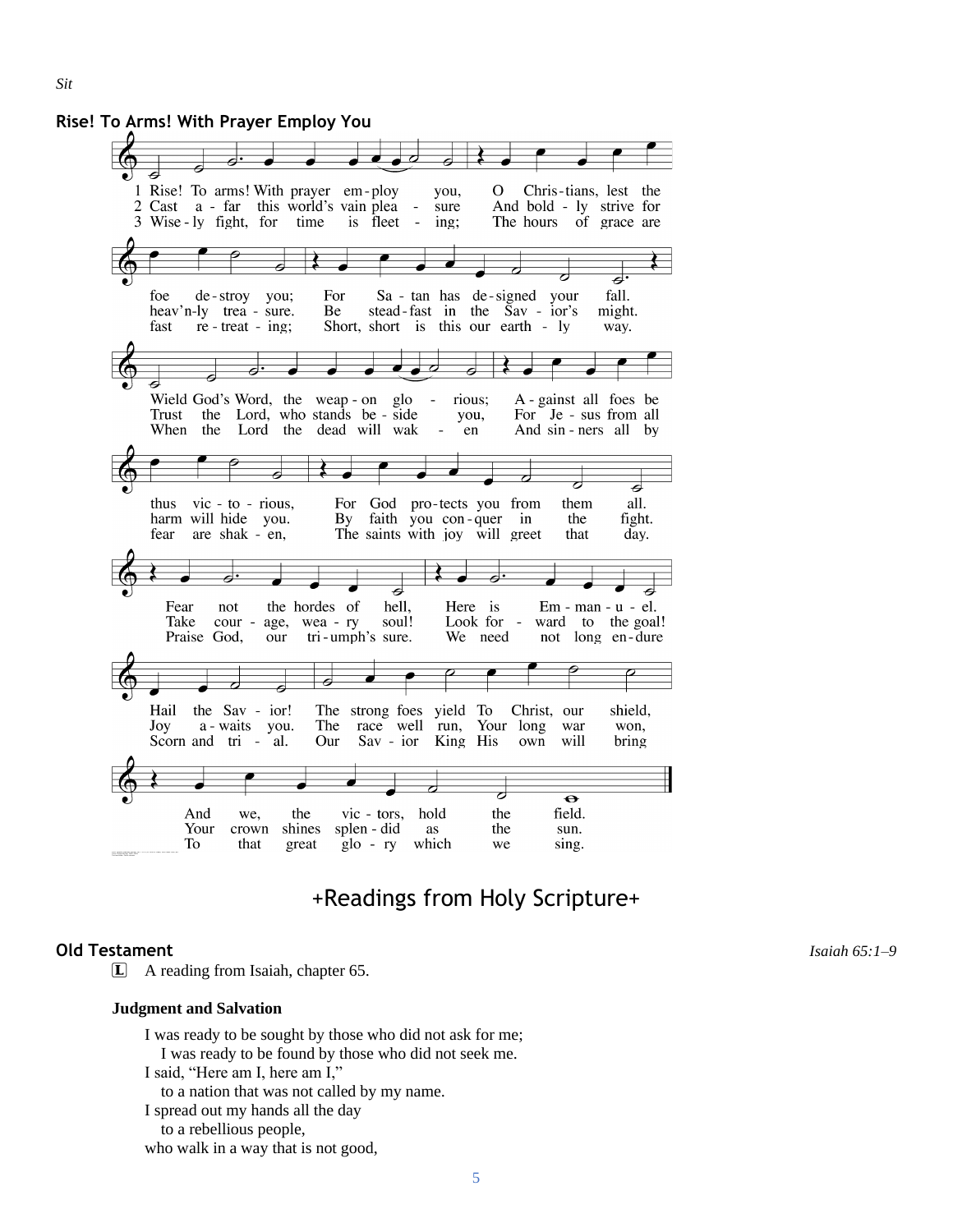6

following their own devices; a people who provoke me to my face continually, sacrificing in gardens and making offerings on bricks; who sit in tombs, and spend the night in secret places; who eat pig's flesh, and broth of tainted meat is in their vessels; who say, "Keep to yourself, do not come near me, for I am too holy for you." These are a smoke in my nostrils, a fire that burns all the day. Behold, it is written before me: "I will not keep silent, but I will repay; I will indeed repay into their bosom both your iniquities and your fathers' iniquities together, says the LORD; because they made offerings on the mountains and insulted me on the hills, I will measure into their bosom payment for their former deeds." Thus says the LORD: "As the new wine is found in the cluster, and they say, 'Do not destroy it, for there is a blessing in it,' so I will do for my servants' sake, and not destroy them all. I will bring forth offspring from Jacob, and from Judah possessors of my mountains; my chosen shall possess it, and my servants shall dwell there."

L O Lord, have mercy on us.

C **Thanks be to God.**

L A reading from Galatians, chapter 3.

Now before faith came, we were held captive under the law, imprisoned until the coming faith would be revealed. So then, the law was our guardian until Christ came, in order that we might be justified by faith. But now that faith has come, we are no longer under a guardian, for in Christ Jesus you are all sons of God, through faith. For as many of you as were baptized into Christ have put on Christ. There is neither Jew nor Greek, there is neither slave nor free, there is neither male nor female, for you are all one in Christ Jesus. And if you are Christ's, then you are Abraham's offspring, heirs according to promise.

#### **Sons and Heirs**

I mean that the heir, as long as he is a child, is no different from a slave, though he is the owner of everything, but he is under guardians and managers until the date set by his father. In the same way we also, when we were children, were enslaved to the elementary principles of the world. But when the fullness of time had come, God sent forth his Son, born of woman, born under the law, to redeem those who were under the law, so that we might receive adoption as sons. And because you are sons, God has sent the Spirit of his Son into our hearts, crying, "Abba! Father!" So you are no longer a slave, but a son, and if a son, then an heir through God.

 $\Box$  O Lord, have mercy on us.

C **Thanks be to God.**

**Second Reading** *Galatians 3:23—4:7*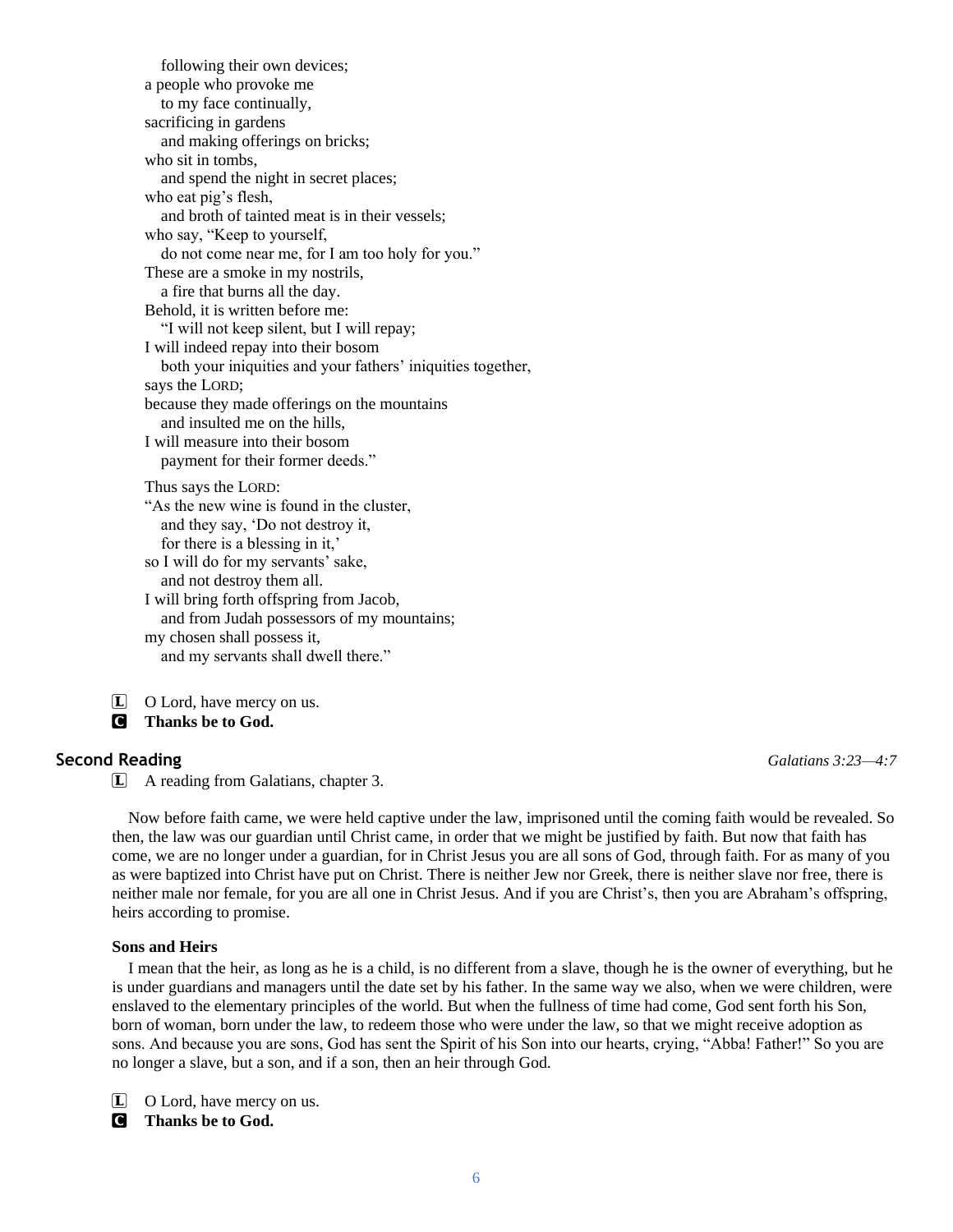**P** The Holy Gospel according to St. Luke, the eighth chapter.

**G** Glory to You, O Lord.

#### **Jesus Heals a Demon-Possessed Man**

Then they sailed to the country of the Gerasenes, which is opposite Galilee. When Jesus had stepped out on land, there met him a man from the city who had demons. For a long time he had worn no clothes, and he had not lived in a house but among the tombs. When he saw Jesus, he cried out and fell down before him and said with a loud voice, "What have you to do with me, Jesus, Son of the Most High God? I beg you, do not torment me." For he had commanded the unclean spirit to come out of the man. (For many a time it had seized him. He was kept under guard and bound with chains and shackles, but he would break the bonds and be driven by the demon into the desert.) Jesus then asked him, "What is your name?" And he said, "Legion," for many demons had entered him. And they begged him not to command them to depart into the abyss. Now a large herd of pigs was feeding there on the hillside, and they begged him to let them enter these. So he gave them permission. Then the demons came out of the man and entered the pigs, and the herd rushed down the steep bank into the lake and were drowned.

When the herdsmen saw what had happened, they fled and told it in the city and in the country. Then people went out to see what had happened, and they came to Jesus and found the man from whom the demons had gone, sitting at the feet of Jesus, clothed and in his right mind, and they were afraid. And those who had seen it told them how the demon-possessed man had been healed. Then all the people of the surrounding country of the Gerasenes asked him to depart from them, for they were seized with great fear. So he got into the boat and returned. The man from whom the demons had gone begged that he might be with him, but Jesus sent him away, saying, "Return to your home, and declare how much God has done for you." And he went away, proclaiming throughout the whole city how much Jesus had done for him.

- P This is the Gospel of the Lord.
- C **Praise to You, O Christ.**
- L In many and various ways, God spoke to His people of old by the prophets.
- C **But now in these last days, He has spoken to us by His Son.**

#### **Sermon**

# +Canticle+

### **Benedictus**

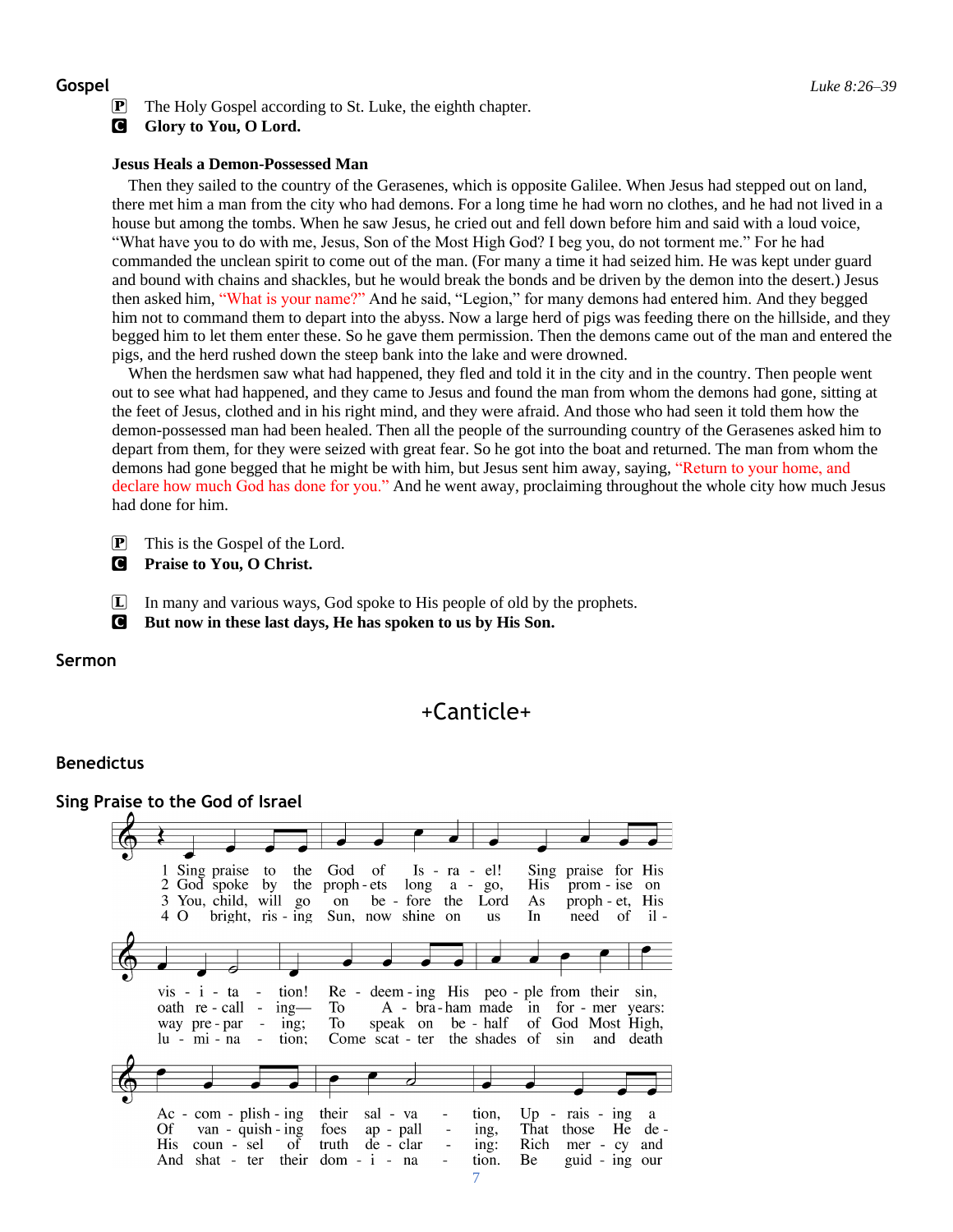

*Sit*

#### **Donations, Tithes and Offerings**

Here are three ways to support Grace Lutheran with your tithes, gifts and offerings.

- 1. Place offering in the plates in the Narthex.
- 2. Mail your offering to the church directly.
- 3. Use the new "Offering Button" found at *gracelutheransm.org*

Your offerings are significant in the ministry of the church and preschool and we appreciate them!

## +Prayer+

#### *Kneel/Stand*

#### **Collects**

#### **Prayer and Response**

*The Pastor will say the following at the end of each prayer:*

P Lord, in Your mercy.

*The congregation will respond:*

C **Hear our prayer.**

#### **Collect of the Day**

 $\boxed{\mathbf{L}}$  Let us pray.

Almighty and everlasting God, mercifully look upon our infirmities and stretch forth the hand of Your majesty to heal and defend us; through Jesus Christ, Your Son, our Lord, who lives and reigns with You and the Holy Spirit, one God, now and forever.

C **Amen.**

#### **Collect for Grace**

- L O Lord, our heavenly Father, almighty and everlasting God, You have safely brought us to the beginning of this day. Defend us in the same with Your mighty power and grant that this day we fall into no sin, neither run into any kind of danger, but that all our doings, being ordered by Your governance, may be righteous in Your sight; through Jesus Christ, Your Son, our Lord, who lives and reigns with You and the Holy Spirit, one God, now and forever.
- C **Amen.**

#### **Lord's Prayer** *LSB 241*

- L Taught by our Lord and trusting His promises, we are bold to pray:
- C **Our Father who art in heaven,**

 **hallowed be Thy name, Thy kingdom come, Thy will be done on earth as it is in heaven; give us this day our daily bread; and forgive us our trespasses as we forgive those who trespass against us; and lead us not into temptation,**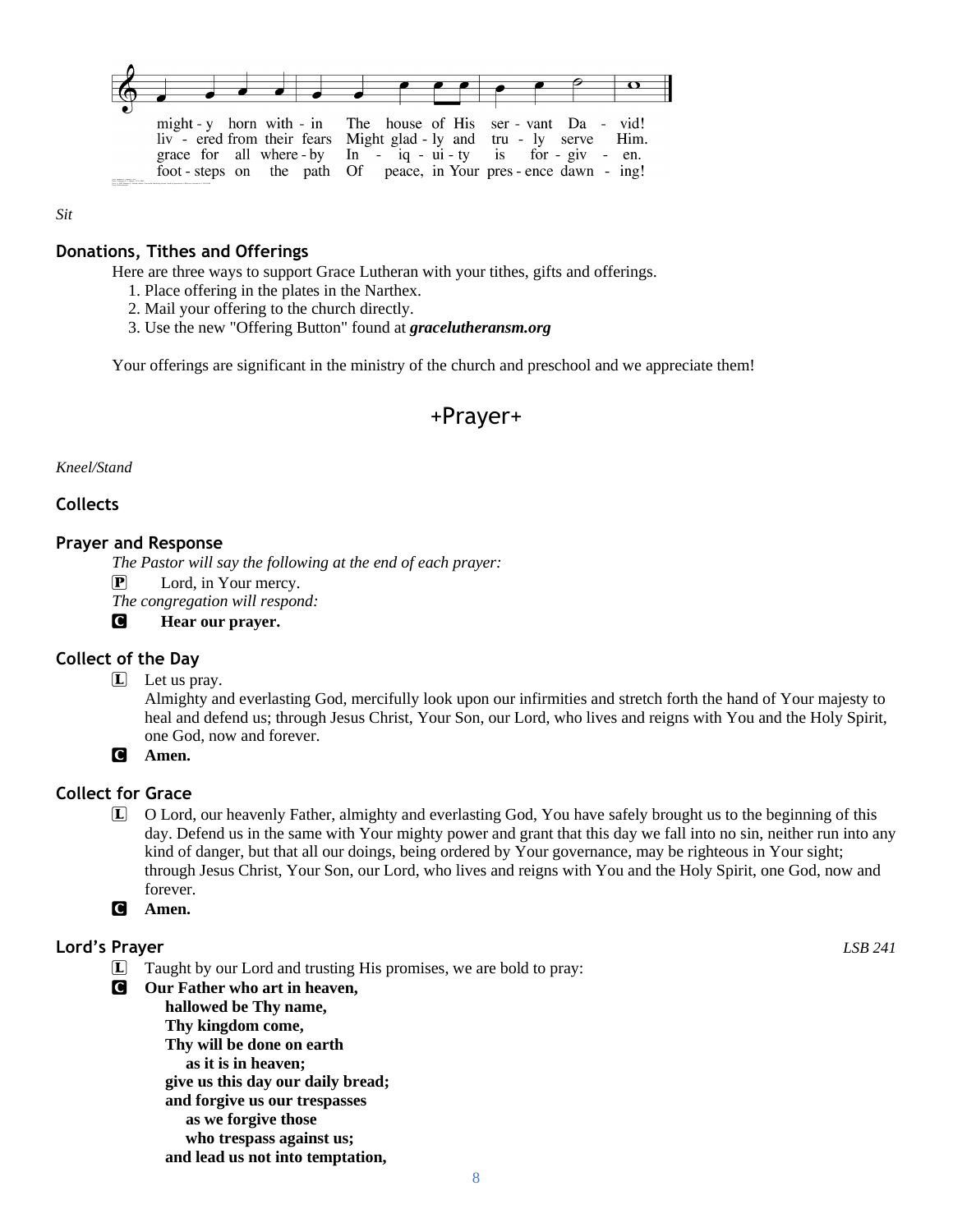#### **but deliver us from evil. For Thine is the kingdom and the power and the glory forever and ever. Amen.**

#### *Stand*

#### **Benedicamus** *LSB 241*

 $\Box$  Let us bless the Lord.

C **Thanks be to God.**

#### **Benediction** *LSB 242*

**P** The almighty and merciful Lord, the Father, the  $\pm$  Son, and the Holy Spirit, bless and preserve you.

C **Amen.**

## **Almighty God, Your Word Is Cast** *sts. 1–3*



### **Prayers of Grace**

*...for those who cannot be with us today.*

Liz Lepper, Gene Rzyski, Charlie Larson, Maxx Hanneman, Maxine Raymond, Nan Lippitt, Joan Edwards

#### *...for those recently diagnosed.*

Jennifer, Julee Lacey, and Father Zacc

#### *...for those preparing for, or recovering from surgeries and procedures.*

Dick Williams, Bob Alldredge, Cheryl McDonald, Patty Taylor, Elwyn Bird

#### *...for those suffering with the pain of chronic illness.*

Edith Quaid, Ruth Webber, Christy Esparza, Moira Sandrock, Barbara Aris, Henry Span, Theresa Squires, Dorothy Abel, and Delores Feliz

*...for those battling cancer* Diana Williams, Cam Riley, Barbara Diaz, Sandra Rodriguez, Kim Passmore, Mike Mueller.

*...for those grieving a lost friend or family member* Millie Smith, Nancy Dewey, Lou Brum

*...for those awaiting their final rest* Norma Chapman and Vernon Huelle